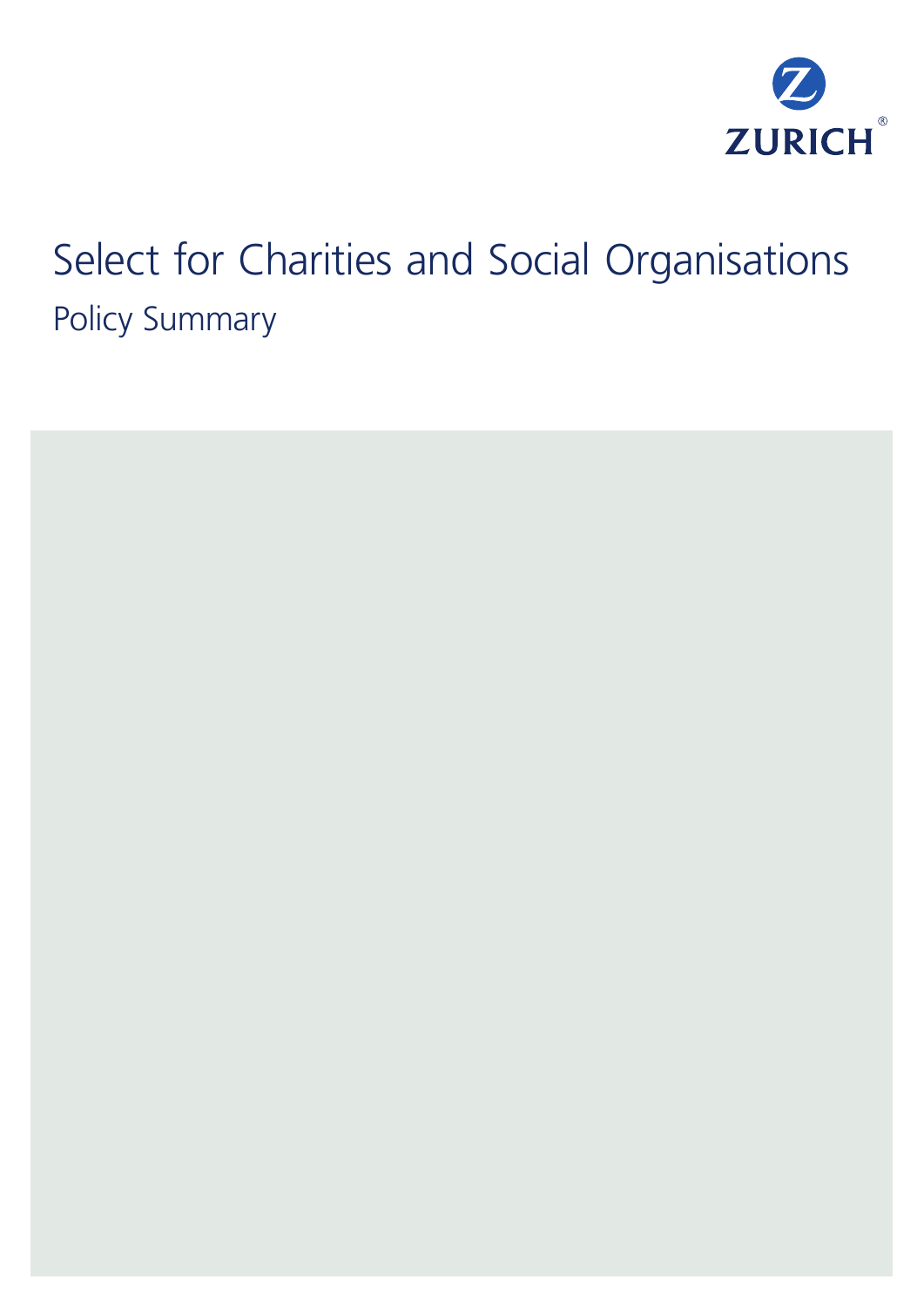# Summary of Cover

#### This policy is underwritten by Zurich Insurance plc.

This leaflet provides a summary of the significant features, benefits and limitations of the cover provided by Zurich Insurance plc Select for Charities and Social Organisations Policy. The full terms, conditions and exclusions are shown in the policy document. If you want to see full details of the cover, please refer to the policy document, which is available on request.

The policy provides cover for your main insurance needs when relevant covers are purchased. This may include a combination of: Material Damage, Business Interruption, Works in Progress, Money, Computer, Public Liability, Hirers' Liability, Employers' Liability, Libel and Slander, Professional Negligence, Financial and Administration Liability, Motor including Legal Expenses and Uninsured Loss Recovery, Plant Protection, Deterioration of Stock, Personal Accident, Business Travel, and Legal Expenses.

The standard duration of this non-investment insurance contract is 12 months.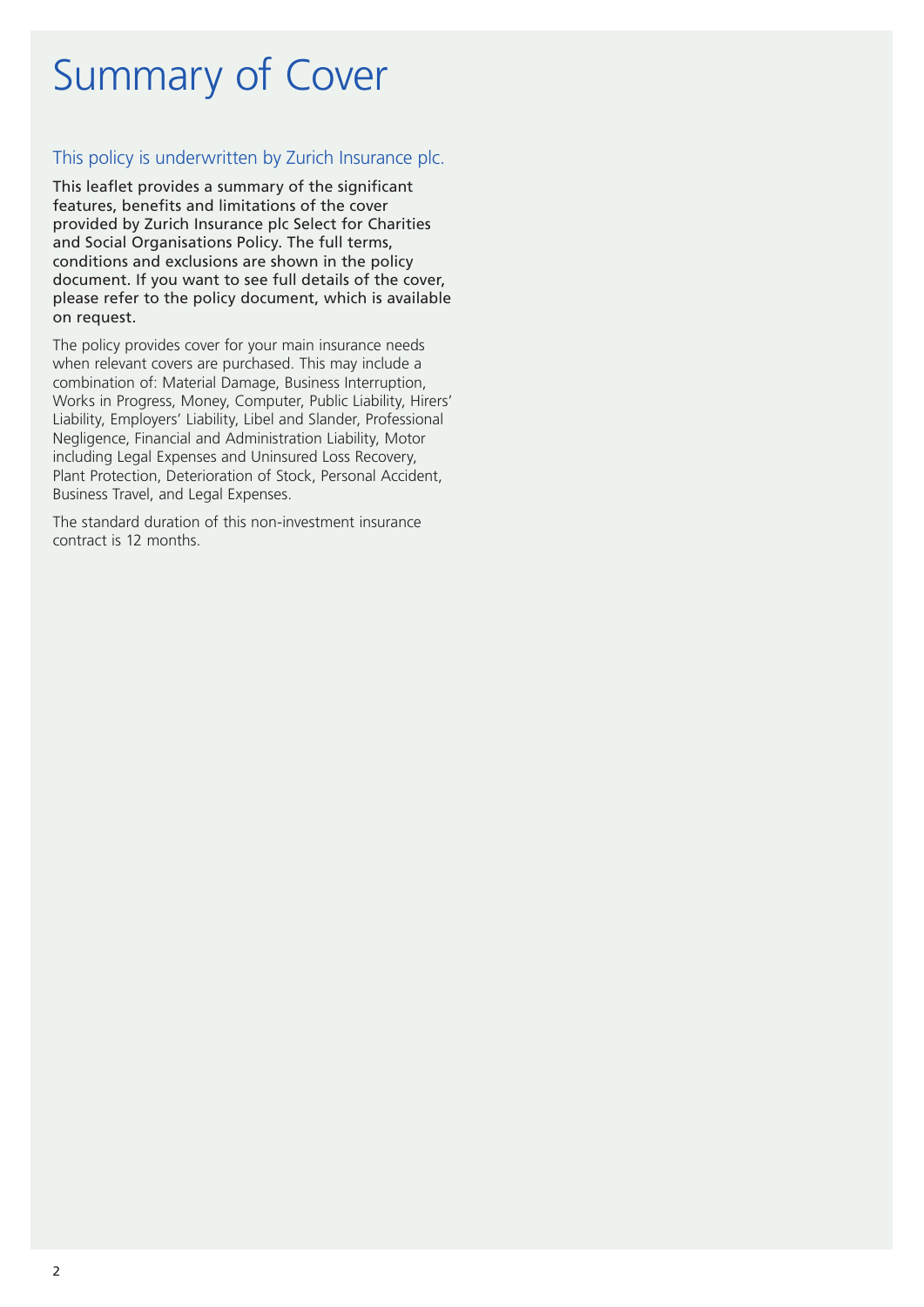## Material Damage<br>This cover provides r

This cover provides reinstatement or indemnity following damage for Buildings, Contents and Stock against 'All Risks' including the following events: fire, lightning, explosion, aircraft, riot and civil commotion, malicious damage, earthquake, subterranean fire, storm and flood, escape of water or beer, impact by vehicles or animals, breakage or collapse of TV, radio or mobile telephone signal receiving apparatus, falling trees or branches, leakage of oil, glass, theft and accidental damage with the option to include cover for subsidence.

| Features and benefits                                                                                                                                                                                                                                                                                                                                                                                                                                                                                                                                                                                                                                                                                                 | Significant exclusions or limitations                                                                                                                                                                                                                                                                                                                                                                                                                                                                                                                                                                                                                                                                                                                                   |
|-----------------------------------------------------------------------------------------------------------------------------------------------------------------------------------------------------------------------------------------------------------------------------------------------------------------------------------------------------------------------------------------------------------------------------------------------------------------------------------------------------------------------------------------------------------------------------------------------------------------------------------------------------------------------------------------------------------------------|-------------------------------------------------------------------------------------------------------------------------------------------------------------------------------------------------------------------------------------------------------------------------------------------------------------------------------------------------------------------------------------------------------------------------------------------------------------------------------------------------------------------------------------------------------------------------------------------------------------------------------------------------------------------------------------------------------------------------------------------------------------------------|
| Adaptation (energy performance and<br>sustainable buildings) - Limit 5% or £100,000,<br>whichever is the lesser                                                                                                                                                                                                                                                                                                                                                                                                                                                                                                                                                                                                       | Excess: An excess applies each and<br>every loss                                                                                                                                                                                                                                                                                                                                                                                                                                                                                                                                                                                                                                                                                                                        |
| Archaeological discoveries - Limit £100,000                                                                                                                                                                                                                                                                                                                                                                                                                                                                                                                                                                                                                                                                           | Damage to moveable property in the open,                                                                                                                                                                                                                                                                                                                                                                                                                                                                                                                                                                                                                                                                                                                                |
| Bequeathed property - Building Limit<br>£500,000 (individual items £10,000)<br>Capital additions - Limit 10% or £2,500,000,<br>whichever is the lesser<br>Damage to reputation - Limit £50,000 -<br>should you suffer a loss in excess of<br>£1,000,000<br>Debris removal costs<br>Drains and gutters - Limit £25,000<br>Fire extinguishment expenses - Limit £25,000<br>Glass extension - Limit £5,000<br>Groundsmens equipment - Limit £10,000<br>Inadvertent omissions - Limit £1,000,000<br>Landscaped gardens - limit £15,000<br>Loss Minimisation and Prevention Expenditure -<br>Limit £100,000<br>Metered water - Limit £15,000<br>Property in transit - Limit £25,000<br>Replacement of locks - Limit £1,000 | Storm or Flood<br>fences and gates<br>Damage attributable solely to change in the<br>water table level<br><b>Unoccupied Buildings</b><br>Damage caused by freezing, escape of water<br>or malicious persons in respect of Buildings<br>which are unoccupied<br>Subsidence, Ground Heave or Landslip and<br>normal settlement*<br>Damage caused by:<br>- subsidence, ground heave or landslip<br>unless resulting from fire, explosion,<br>earthquake or the escape of water from<br>any tank, apparatus or pipe<br>- the normal settlement or bedding down<br>of new structures<br>Theft<br>Not involving forcible or violent entry to<br>or exit from any building*<br>• Where the Insured or any Employee<br>are involved<br>Property in the open (except Groundsmens |
| Temporary removal - Office records - Limit<br>£10,000, Computer system records £2,000 and<br>Contents 15% or £25,000                                                                                                                                                                                                                                                                                                                                                                                                                                                                                                                                                                                                  | equipment)<br>From an unattended vehicle                                                                                                                                                                                                                                                                                                                                                                                                                                                                                                                                                                                                                                                                                                                                |
| Trace and access - Limit £10,000<br>Unauthorised use of utilities - Limit £10,000<br>Temporary loan - Limit £25,000<br>Upgrading sprinkler installation - Limit £25,000                                                                                                                                                                                                                                                                                                                                                                                                                                                                                                                                               | <b>Accidental Damage</b><br>Inherent Vice or Latent Defect<br>Wear and Tear<br>Defective Design or Workmanship<br><b>Gradually Operating Causes</b>                                                                                                                                                                                                                                                                                                                                                                                                                                                                                                                                                                                                                     |
|                                                                                                                                                                                                                                                                                                                                                                                                                                                                                                                                                                                                                                                                                                                       | Terrorism*                                                                                                                                                                                                                                                                                                                                                                                                                                                                                                                                                                                                                                                                                                                                                              |
|                                                                                                                                                                                                                                                                                                                                                                                                                                                                                                                                                                                                                                                                                                                       | Items above marked * have an optional<br>'buy-back' upon request                                                                                                                                                                                                                                                                                                                                                                                                                                                                                                                                                                                                                                                                                                        |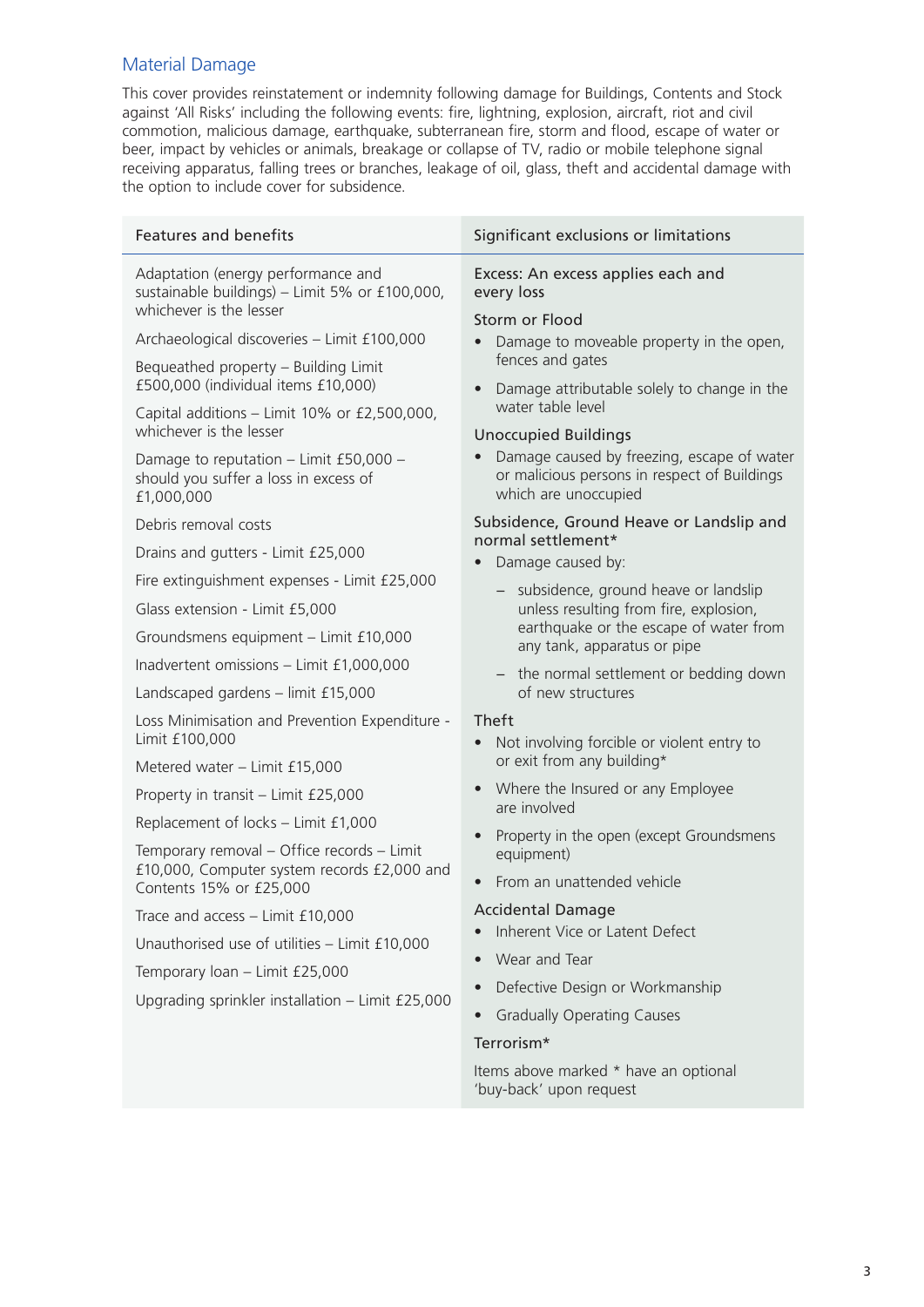### Business Interruption

This cover provides financial compensation for additional expenditure, loss of revenue and/or loss of rent following a claim in respect of an insured event under the Material Damage section.

| Features and benefits                                                                   | Significant exclusions or limitations                                    |
|-----------------------------------------------------------------------------------------|--------------------------------------------------------------------------|
| Action of competent authorities -<br>Limit £50,000                                      | Losses outside of the Indemnity Period<br><b>Material Damage Proviso</b> |
| Book debts - Limit £100,000                                                             | An event not covered by Material Damage cover                            |
| Computer data - Limit £5,000                                                            | Deliberate act of a supplier in withholding water,                       |
| Death of a patron - Limit £25,000                                                       | gas, electricity, fuel or telecommunications<br>services                 |
| Essential personnel - Limit £20,000                                                     |                                                                          |
| Public utilities and denial of access<br>$-$ Limit £5,000,000                           |                                                                          |
| Loss of attraction(s) – Limit $£100,000$                                                |                                                                          |
| Loss of licence - Limit £50,000                                                         |                                                                          |
| Lottery winners above £100,000<br>$-$ Limit £25,000                                     |                                                                          |
| Notifiable disease & other health risks, murder,<br>suicide or rape - Limit of £100,000 |                                                                          |
| Property stored in Third Party Premises<br>$-$ Limit £50,000                            |                                                                          |
| Property in transit - Limit £25,000                                                     |                                                                          |
| Professional Accountants Fees                                                           |                                                                          |

#### Works in Progress

This cover provides indemnity following damage for works in progress comprising new buildings in course of erection and alterations or additions to existing buildings.

| Features and benefits                                                                      | Significant exclusions or limitations                         |
|--------------------------------------------------------------------------------------------|---------------------------------------------------------------|
| Debris removal – reasonable costs and<br>expenses                                          | Excess: An excess applies each and<br>every loss              |
| Expediting expenses $-$ up to 50% of the cost<br>of repair had such cost not been incurred | Losses as a result of defective design<br>Fines and penalties |
| Indemnity to other persons                                                                 | Completed work                                                |
| Professional fees                                                                          |                                                               |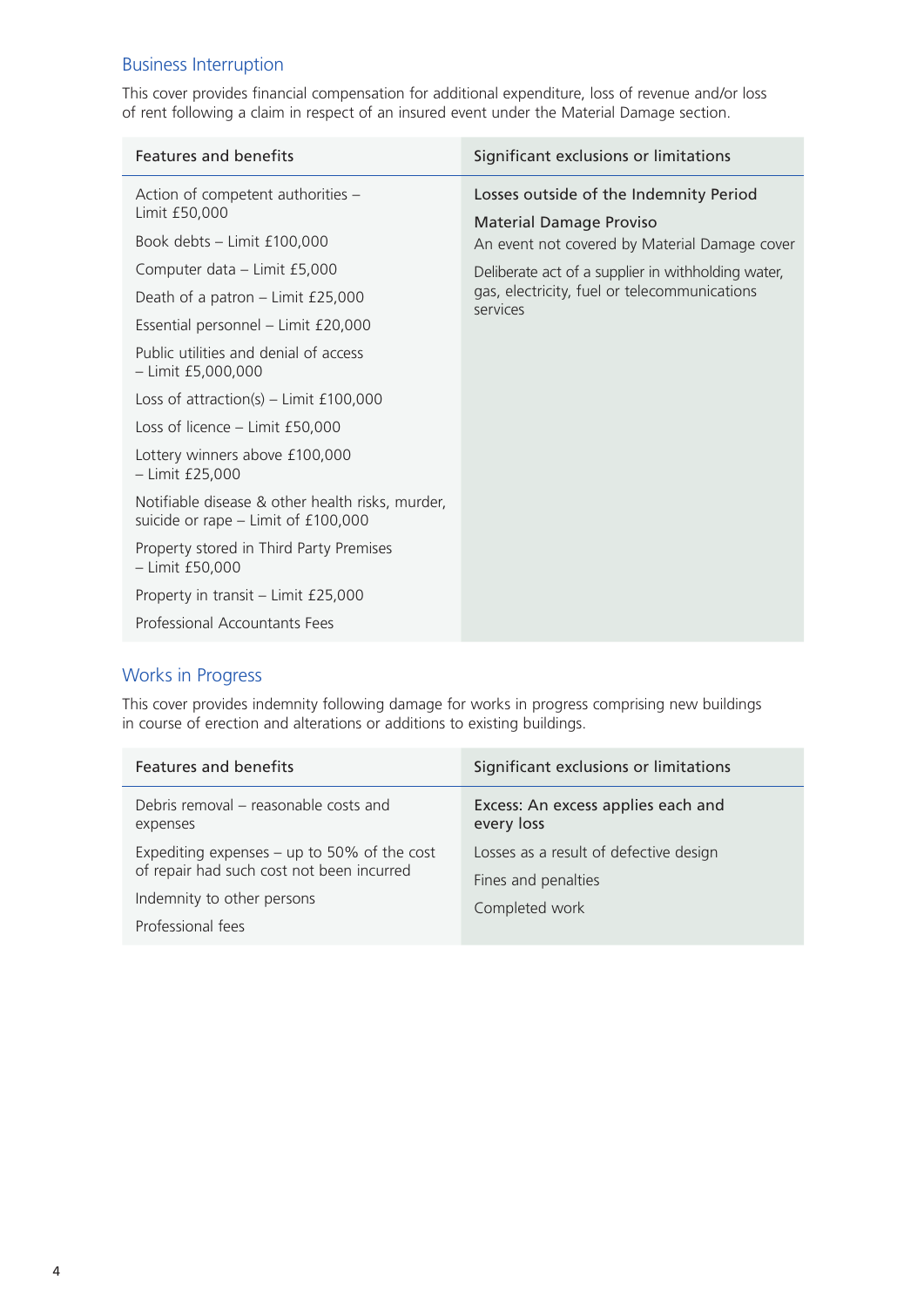## Money

This cover insures you against loss or damage to 'money'.

| Features and benefits                                                                                            | Significant exclusions or limitations                                       |
|------------------------------------------------------------------------------------------------------------------|-----------------------------------------------------------------------------|
| Replacement of safe/strongroom keys up<br>to £5,000                                                              | Excess: An excess applies each and<br>every loss                            |
| Unattended vehicles up to £100                                                                                   | Breakdown of machines and cash dispensers                                   |
| Machines up to £250                                                                                              | Error or omission arising from receipts,<br>payments or accounting practice |
| Personal Injury                                                                                                  |                                                                             |
| Death, Loss of Limb or Loss of Sight and<br>Permanent total disablement up to a maximum<br>of £25,000 per person | Fraud or dishonesty of your employees<br>not discovered within 72 hours.    |
| Temporary total disablement up to £250 per<br>person per week                                                    |                                                                             |
| Personal Effects – Limit of up to £500 per<br>person                                                             |                                                                             |
| Victim support for counselling costs up<br>to £1,000 per person and £5,000 in total                              |                                                                             |

## Computer

This cover provides reinstatement or indemnity following damage and breakdown to Computer equipment.

| Features and benefits                                                                                     | Significant exclusions or limitations                              |
|-----------------------------------------------------------------------------------------------------------|--------------------------------------------------------------------|
| Breakdown not included under a maintenance<br>agreement*                                                  | Excess: An excess applies each and<br>every loss                   |
| Capital additions - Limit £500,000                                                                        | Deliberate act of the supplier                                     |
| Debris removal - Limit £100,000                                                                           | Erasure, destruction, corruption or distortion<br>of data          |
| Incompatibility of computer media                                                                         |                                                                    |
| $-$ Limit $£5,000$                                                                                        | Theft from an unattended vehicle                                   |
| Investigation costs - Limit £5,000                                                                        | Value of data                                                      |
| Mitigation of impending loss - Limit £5,000<br>Recharging of gas protection cylinders<br>$-$ Limit £5,000 | Virus or similar mechanism, hacking or denial<br>of service attack |
|                                                                                                           |                                                                    |
|                                                                                                           | Business Interruption*                                             |
| Replacing or restoration of data and<br>information                                                       |                                                                    |
| Additional expenditure                                                                                    |                                                                    |
| Accountant Fees - Limit £5,000                                                                            |                                                                    |
| Additional lease charges £25,000                                                                          |                                                                    |
| Loss of Revenue                                                                                           |                                                                    |
| Items above marked * are optional covers upon<br>request                                                  |                                                                    |
|                                                                                                           |                                                                    |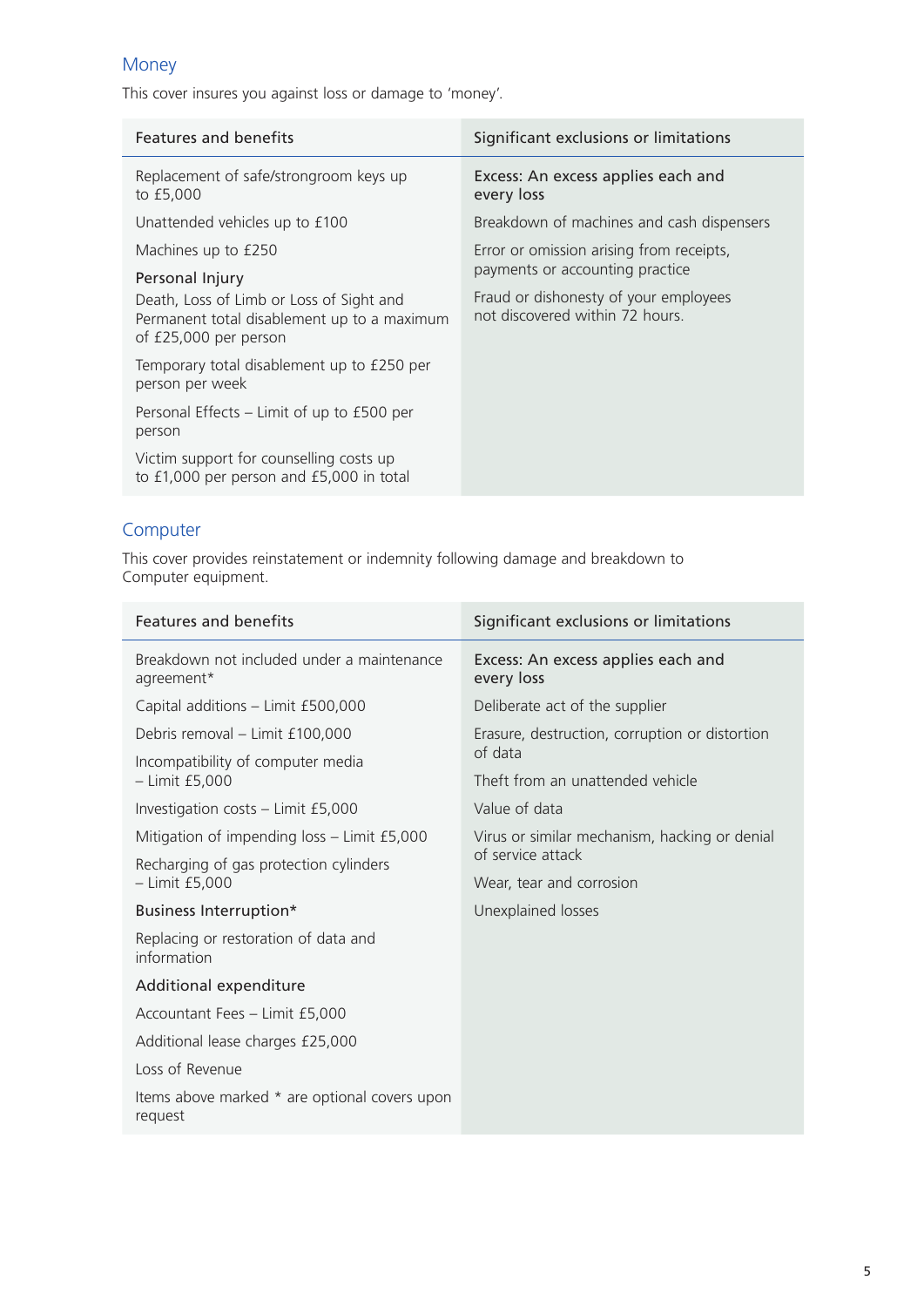## Public Liability

Covers you and any volunteers helping you in respect of your legal liability for damages and claimants' costs and expenses arising from (a) accidental bodily injury including death, illness and disease (b) accidental damage to third party Property as a result of a negligent act or accidental error or accidental omission.

| Features and benefits                                                                       | Significant exclusions or limitations                                                                      |
|---------------------------------------------------------------------------------------------|------------------------------------------------------------------------------------------------------------|
| Contingent Motor Liability                                                                  | Asbestos                                                                                                   |
| Corporate Manslaughter defence costs up to                                                  | <b>Medical Malpractice</b>                                                                                 |
| Limit of Indemnity in schedule                                                              | Motor                                                                                                      |
| Court Attendance - Limit of £500 per day                                                    | Professional liability for errors or omissions<br>involving advice, design or specification                |
| Data Protection Act                                                                         |                                                                                                            |
| Defective Premises Act                                                                      | Property held in trust                                                                                     |
| Indemnity to other                                                                          | Replacing or rectifying products                                                                           |
| Personal Liability                                                                          | The use of inflatables, fireworks and bonfires<br>where industry and HSE guidance has not been<br>followed |
| Professional services (see definition under<br>Financial & Administration Liability Section |                                                                                                            |
| below)                                                                                      | Damage to that part of any property where                                                                  |
| Environmental Clean Up costs<br>$-$ Limit £1,000,000                                        | it's the direct result of work carried out by<br>the Insured                                               |
| Legionella                                                                                  | Vessels or craft                                                                                           |
| Damage to reputation – up to $£50,000 -$                                                    | Engagement in any excluded activity                                                                        |
| should you suffer a loss in excess of                                                       | Exports to USA/Canada                                                                                      |
| £1,000,000                                                                                  | Pollution and Contamination – sudden and                                                                   |
| Treatment Risks - non-professional medical<br>treatment for incidental treatments only      | unforeseen only covered                                                                                    |
|                                                                                             |                                                                                                            |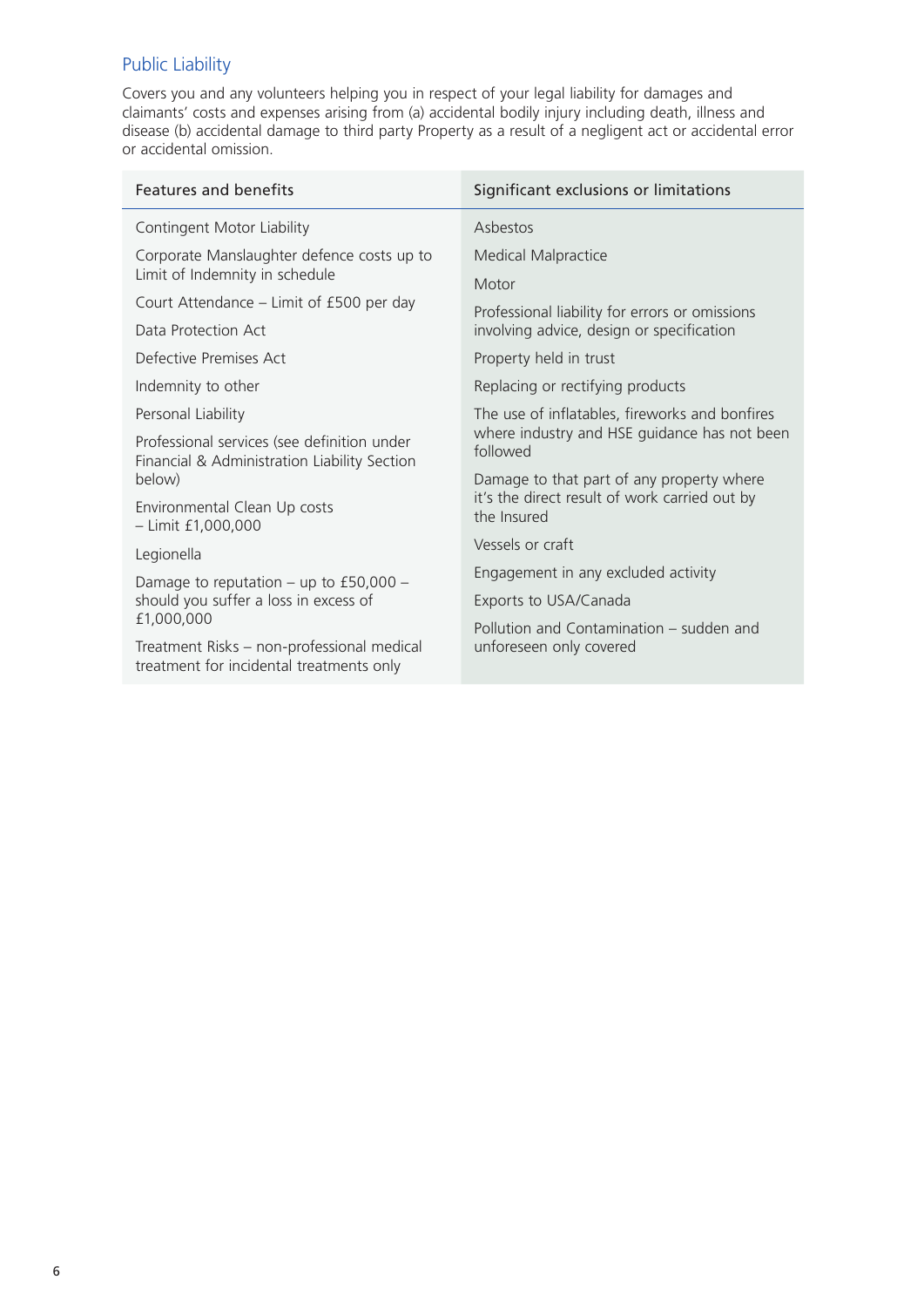## Employers Liability

Covers you in respect of your legal liability to Employees (including volunteers) for damages and claimants costs and expenses arising from accidental bodily injury including death, illness and disease and Legal defence costs.

| Features and benefits                                                                                                 | Significant exclusions or limitations       |
|-----------------------------------------------------------------------------------------------------------------------|---------------------------------------------|
| Court Attendance - Limit £500 per day                                                                                 | Motor                                       |
| Corporate Manslaughter defence costs up to                                                                            | Work offshore                               |
| Limit of Indemnity in schedule                                                                                        | Work overseas, unless of a temporary nature |
| Indemnity to other persons                                                                                            |                                             |
| Health & Safety at work defence costs                                                                                 |                                             |
| Damage to reputation – up to $£50,000 -$<br>should you suffer a loss in excess of<br>£1,000,000                       |                                             |
| Legal defence costs                                                                                                   |                                             |
| Payment of Unsatisfied court judgements in<br>favour of your Employees (if six months have<br>passed since the award) |                                             |
| Work experience placements covered                                                                                    |                                             |
|                                                                                                                       |                                             |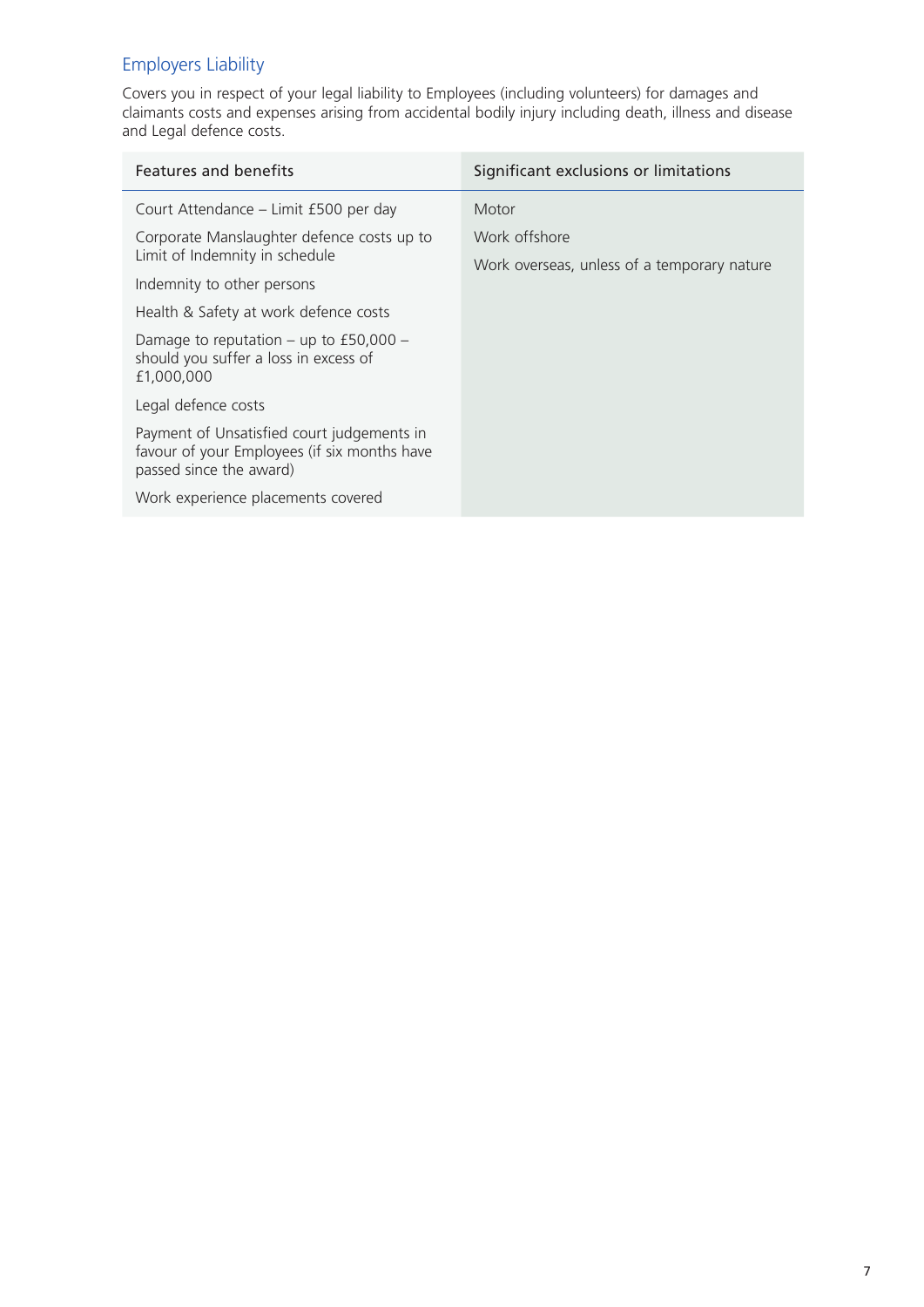### Hirers Liability

Hirers of your premises legal liability for accidental bodily injury, illness or disease (including death), accidental damage to the premises or the contents and to other property not the responsibility of the hirers.

| Features and benefits                                                                                                               | Significant exclusions or limitations                                                                                                                                                                                                                                                                                                                                             |
|-------------------------------------------------------------------------------------------------------------------------------------|-----------------------------------------------------------------------------------------------------------------------------------------------------------------------------------------------------------------------------------------------------------------------------------------------------------------------------------------------------------------------------------|
| Legal defence costs<br>Environmental clean up costs<br>Corporate Manslaughter defence costs up to<br>Limit of Indemnity in schedule | Excess: an excess applies each and<br>every loss<br>Use of premises for political or commercial<br>or business use<br>Asbestos<br><b>Medical Malpractice</b><br>Pollution and contamination sudden and<br>unforeseen only covered<br>Professional liability, errors or omissions<br>Defective work and damage to products<br>Products liability<br>Liquidated or punitive damages |

#### Libel & Slander

Provides cover in respect of libels or slanders committed by employees, trustees or directors in the course of your business.

| Features and benefits                                                            | Significant exclusions or limitations                                       |
|----------------------------------------------------------------------------------|-----------------------------------------------------------------------------|
| Cover is provided to Employees and Directors<br>(trustees and committee members) | Excess: an excess applies each and<br>every loss                            |
|                                                                                  | Claims in respect of exemplary or punitive<br>damages                       |
|                                                                                  | Losses arising from malicious falsehood or<br>injurious falsehood           |
|                                                                                  | Claims reported more than 12 months after<br>the cancellation of the policy |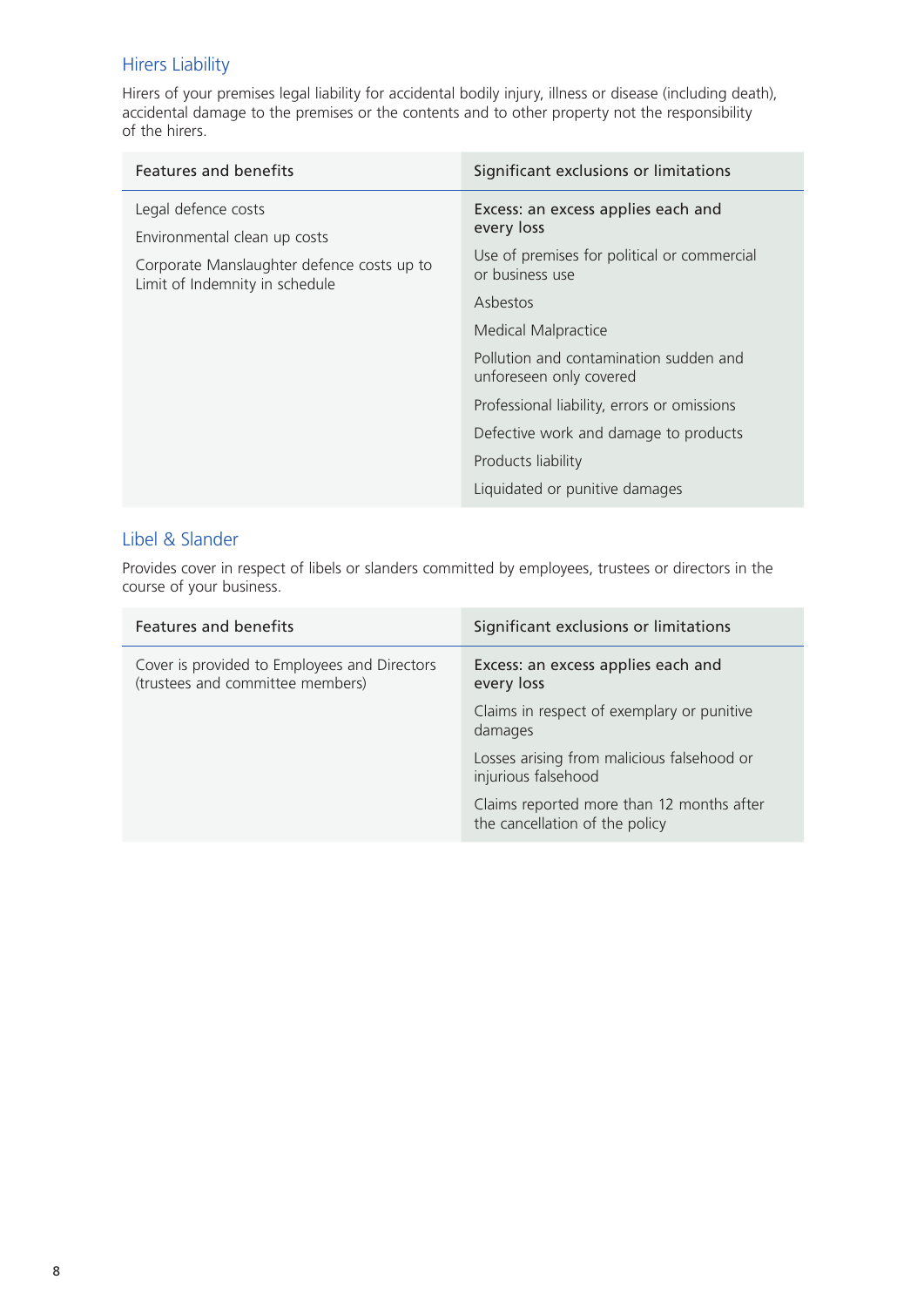#### **Motor**

Provides cover for vehicles owned, hired or leased for loss or damage to the vehicle including spares and accessories and legal liability to third parties. Cover operates in all member countries of the European Union, Iceland, Norway and Switzerland.

| Features and benefits                                                                                                                            | Significant exclusions or limitations                        |
|--------------------------------------------------------------------------------------------------------------------------------------------------|--------------------------------------------------------------|
| Corporate Manslaughter defence costs included<br>with limit of £5,000,000 any one period of                                                      | Loss of use of your vehicle<br>Loss as a result of deception |
| insurance                                                                                                                                        |                                                              |
| Limit for damage to third party property is<br>£50,000,000 for cars and £5,000,000 for all<br>other vehicles                                     |                                                              |
| New for old basis of settlement on cars less<br>than one year old if repairs will cost more than<br>50% of the new price including taxes         |                                                              |
| No additional young/novice driver excess                                                                                                         |                                                              |
| Personal Accident Benefit - up to £10,000                                                                                                        |                                                              |
| Personal effects $-$ up to £250                                                                                                                  |                                                              |
| Medical expenses $-$ up to £250                                                                                                                  |                                                              |
| Theft of keys $-$ up to £1,000                                                                                                                   |                                                              |
| Recovery and re-delivery following a damage<br>claim with provision of courtesy car if repair is<br>handled within our approved repairer network |                                                              |
| Cover for trailers whether attached or not                                                                                                       |                                                              |
| Terrorism cover - Limit £5,000,000                                                                                                               |                                                              |
|                                                                                                                                                  |                                                              |

#### Motor Legal Expenses and Uninsured Loss Recovery

Cover for legal costs in pursuing a third party for uninsured losses or recovering damages for death or injury following a motor accident. Cover is provided by DAS Legal Expenses Insurance Company Ltd.

| Features and benefits                 | Significant exclusions or limitations             |
|---------------------------------------|---------------------------------------------------|
| Covers vehicle user and passengers in | Limit of indemnity £100,000 any one claim         |
| insured vehicle                       | Legal expense incurred before a claim is accepted |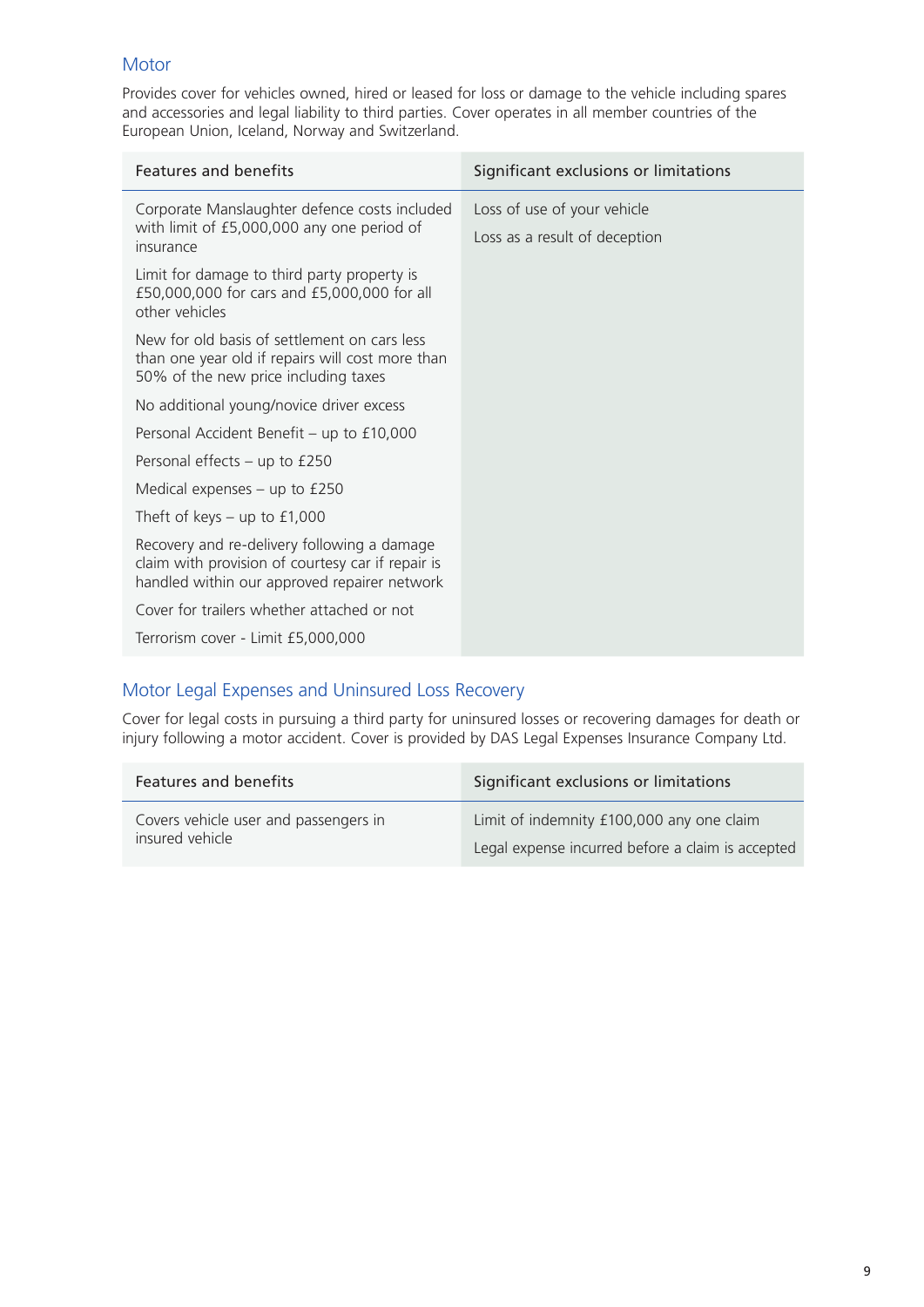#### Plant Protection

This cover provides for physical loss or damage to plant items such as boilers and pressure plant, lifting and handling plant, electrical and mechanical plant.

| Features and benefits                                                                                  | Significant exclusions or limitations                                                                  |
|--------------------------------------------------------------------------------------------------------|--------------------------------------------------------------------------------------------------------|
| Capital Additions clause                                                                               | Consequential losses                                                                                   |
| Emergency Services – up to $£15,000$                                                                   | Wear and tear                                                                                          |
| Debris removal following insured damage<br>not exceeding £25,000 or 20% of the<br>indemnifiable damage | Losses arising from fire and other perils<br>which should be covered under a Material<br>Damage policy |
| Expediting Expenses $-$ up to £50,000                                                                  |                                                                                                        |
| Temporary Removal of plant $-$ up to £100,000                                                          |                                                                                                        |
| Loss minimisation and prevention<br>$-$ up to £25,000                                                  |                                                                                                        |

### Deterioration of Stock

Cover is given under this policy for loss of the contents of fridges or freezers due to the breakdown of those items.

| Features and benefits                                            | Significant exclusions or limitations                                                                       |
|------------------------------------------------------------------|-------------------------------------------------------------------------------------------------------------|
| Additional costs such as:                                        | Excess: an excess applies each and                                                                          |
| • cleaning or decontamination                                    | every loss                                                                                                  |
| • obtaining a condemnation certificate as                        | Consequential losses                                                                                        |
| proof of loss                                                    | Wear and tear                                                                                               |
| • disposal of goods for which a condemnation                     | Losses arising from fire and other perils                                                                   |
| certificate has been issued                                      | which should be covered under a Material                                                                    |
| Loss minimisation and prevention expenditure<br>- up to $£2,500$ | Damage policy<br>Losses arising from the deliberate withdrawal<br>of the electricity supply by the supplier |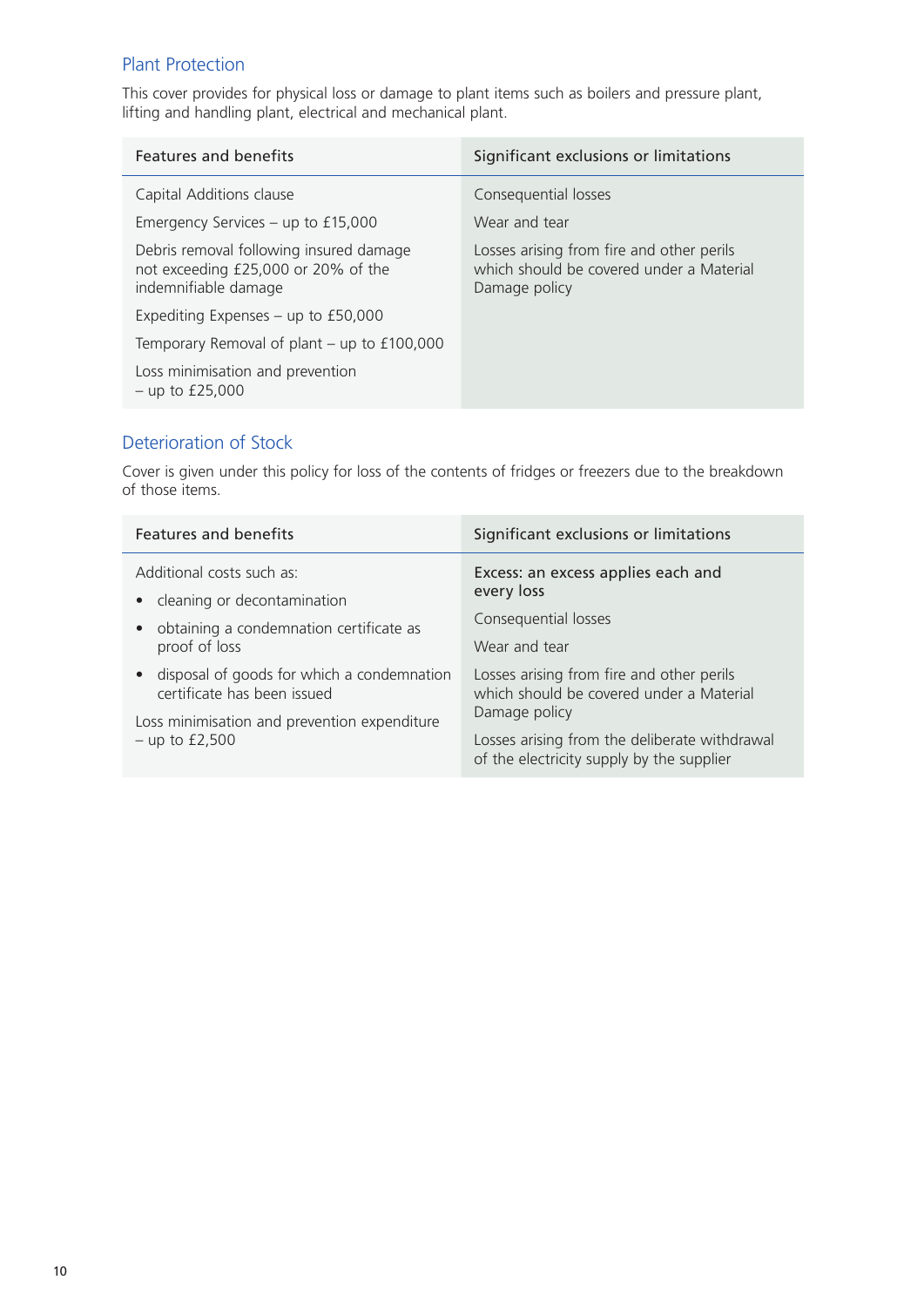#### Financial and Administration Liability

Covers your directors or trustees and certain employees in senior positions for claims made against them personally due to the capacity in which they work for you; protection is also provided to your organisation (Corporate Liability) for financial losses arising from your general business as well as any professional services you offer in accordance with your charitable or not-for-profit services; there is also Crime cover for dishonesty of employees and volunteers and for theft of your financial assets by criminal activity. These covers are under the following headings with the standard limits of indemnity as follows:

| Cover and Standard Limit                                             | Excess per Claim |
|----------------------------------------------------------------------|------------------|
| Directors, Trustees & Officers Liability - Standard Limit £1,000,000 | No excess        |
| Corporate Liability - Standard Limit £1,000,000                      | No excess        |
| Crime - Standard Limit £50,000                                       | £1,000           |

#### Detailed Cover outlines

#### **Directors, Trustees & Officers Liability**

Personal liability of Insured Persons for financial loss arising from a wrongful act, and liability of the Insured Organisation where it is bound or permitted to indemnify the Insured Person.

| Features and benefits                      | Significant exclusions or limitations |
|--------------------------------------------|---------------------------------------|
| Automatic acquisition of subsidiary entity | Bodily injury & property damage       |
| Bilateral extended reporting period        | Fraud or improper gain                |
| Civil fines & penalties                    | Medical malpractice                   |
| Environmental mismanagement claims         | Pension trustees                      |
| Estates, heirs & representatives           | Prior circumstances & claims          |
| Investigation of the Insured Organisation  |                                       |
| Loss of documents                          |                                       |
| Marital estates                            |                                       |
| Outside entity contingency                 |                                       |
| Reputational recovery costs                |                                       |
| Retired & resigned directors & officers    |                                       |
| Taxes & employee compensation              |                                       |
| Emergency costs                            |                                       |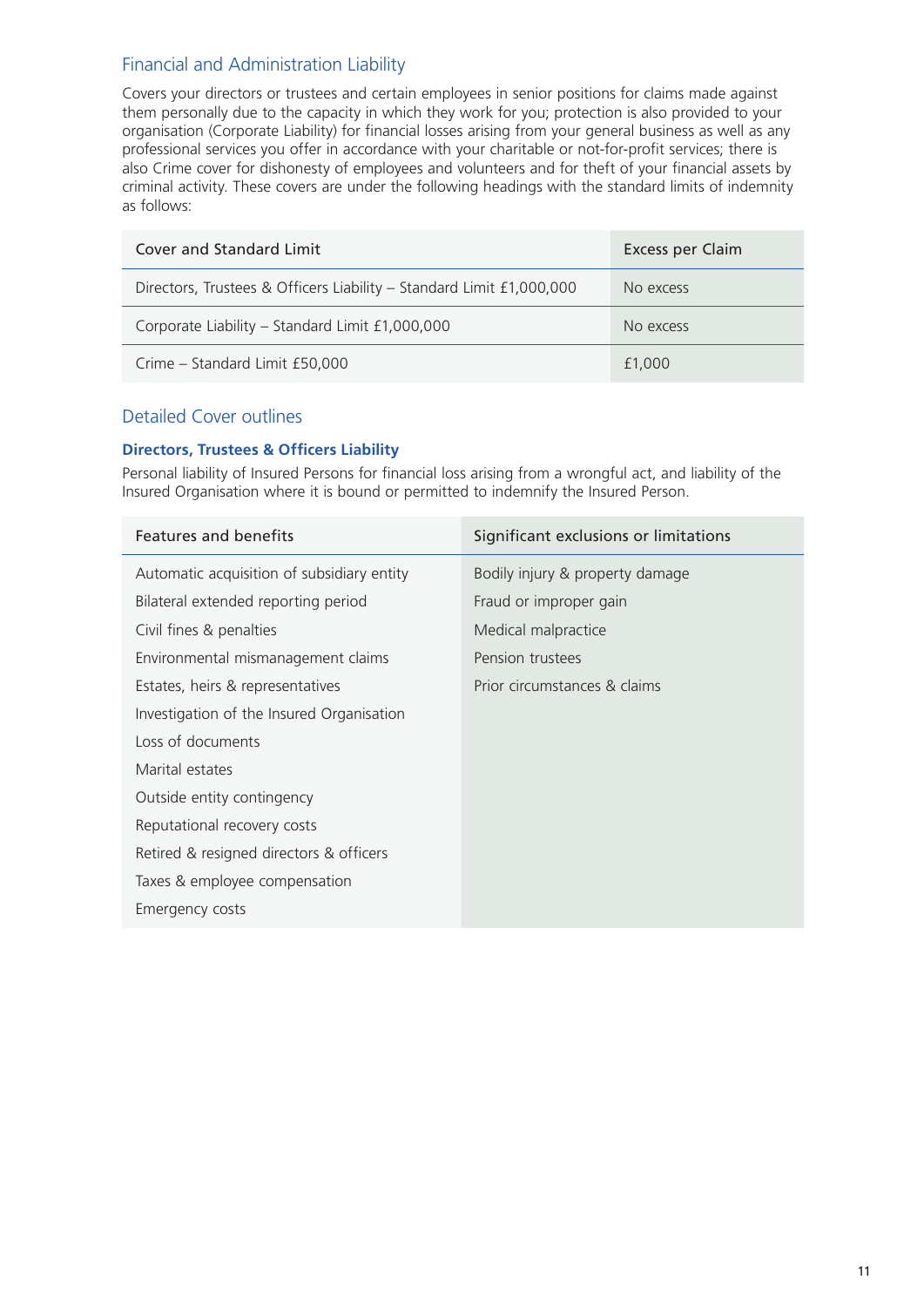#### **Corporate Liability**

Financial loss of the Insured Organisation arising from:

- a) criminal proceedings (Corporate Manslaughter/Homicide)
- b) professional services (see definition below)
- c) other financial loss (see policy)

Professional services are those performed or provided by the Insured in the furtherance of its purpose as a registered charity or not-for-profit entity. To qualify for this cover any income received must amount to reimbursement of direct expenses or a grant or other form of funding from a public authority.

Not-for-profit means an organisation that uses its surplus income to achieve its published goals and does not distribute it to any employee, member, director or shareholder.

Where professional services do not fit these criteria, extra and specific cover may be arranged under Professional Negligence (below).

| Features and benefits                                  | Significant exclusions or limitations                                           |
|--------------------------------------------------------|---------------------------------------------------------------------------------|
| Bilateral extended reporting period<br>Emergency costs | Advice, design or specification (unless as<br>professional services as defined) |
| Loss of documents                                      | Bodily injury & property damage                                                 |
| Reputational recovery costs                            | Contract breach                                                                 |
|                                                        | Employment benefits and Employment claims                                       |
|                                                        | FCA regulated work, investment, financing                                       |
|                                                        | Medical malpractice                                                             |
|                                                        | Monopolies/trade practice                                                       |
|                                                        | Offering of securities                                                          |
|                                                        | Pension trustees                                                                |
|                                                        | Pollution                                                                       |
|                                                        | Prior circumstances & claims                                                    |

#### **Crime (including Fidelity Guarantee)**

Direct losses of money, property or securities arising from fraud committed by employees or volunteers, or by third party computer fraud; theft of funds by fraudulent transfer by third parties, forgery and counterfeiting.

| Features and benefits               | Significant exclusions or limitations                                                                                       |
|-------------------------------------|-----------------------------------------------------------------------------------------------------------------------------|
| Bilateral extended reporting period | Consequential or indirect loss                                                                                              |
| Investigation costs                 | Damages, defence costs and fines                                                                                            |
| Pension Fund trustees               | Extortion, kidnap & ransom                                                                                                  |
| Reconstitution of software          | Fees, costs or expenses to establish a loss                                                                                 |
|                                     | Previous fraud by an employee or volunteer                                                                                  |
|                                     | Inter insured claims                                                                                                        |
|                                     | Proprietary information & trade secrets                                                                                     |
|                                     | Retroactive date $-$ claims caused prior to this<br>for forgery, counterfeiting, funds transfer fraud<br>and computer fraud |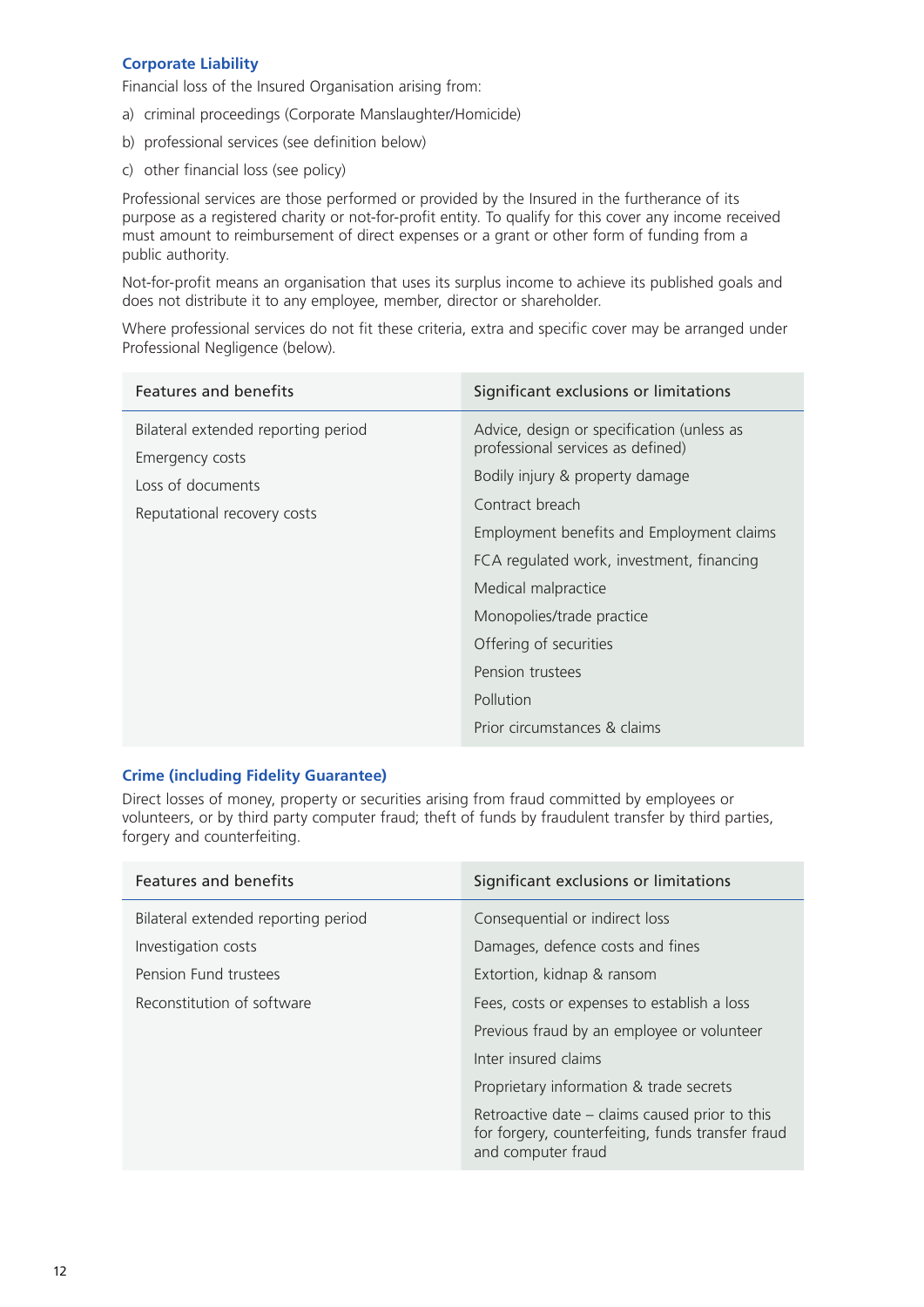### Professional Negligence

Indemnifies you for claims first made against you and notified to us during the period of insurance for civil liability in connection with financial loss, bodily injury or property damage arising from specific Services you offer to clients by virtue of your particular expertise.

These Services will require separate insurance since they do not qualify for the automatic cover offered for professional services defined under Finance & Administration Liability (see above).

| <b>Features and benefits</b>                        | Significant exclusions or limitations                                  |
|-----------------------------------------------------|------------------------------------------------------------------------|
| Court attendance costs                              | Excess: An excess applies each and<br>every loss                       |
| Criminal proceedings                                | Asbestos                                                               |
| Fee costs (outstanding fees owed to the<br>Insured) | Claims by related entities                                             |
| First party copyright infringement                  | Competition, trade restraint or taxation                               |
| Loss of documents                                   | Contractual quarantees, warranties or waivers etc                      |
| Representation costs (official investigations etc)  | Courts jurisdiction - North America                                    |
|                                                     | Criminal or malicious acts                                             |
|                                                     | Directors, Officers or Trustees liability                              |
|                                                     | Employment risks                                                       |
|                                                     | FCA regulated work, investment, financing                              |
|                                                     | Goods or services used by the Insured                                  |
|                                                     | Injury or damage not resulting from advice,<br>design or specification |
|                                                     | Insolvency                                                             |
|                                                     | Land, building, vehicle or craft ownership                             |
|                                                     | Libel & slander not arising from the Services                          |
|                                                     | Medical malpractice                                                    |
|                                                     | Pension schemes                                                        |
|                                                     | Pollution or contamination                                             |
|                                                     | Prior circumstances and claims                                         |
|                                                     | Supply, repair, maintenance etc of goods,<br>materials or products     |
|                                                     | Construction, repair etc of buildings or<br>physical structures        |
|                                                     | Punitive damages                                                       |
|                                                     | Retroactive date - claims caused prior to this                         |
|                                                     | <b>Trading losses</b>                                                  |
|                                                     | Virus, hacking or denial of service attack                             |
|                                                     |                                                                        |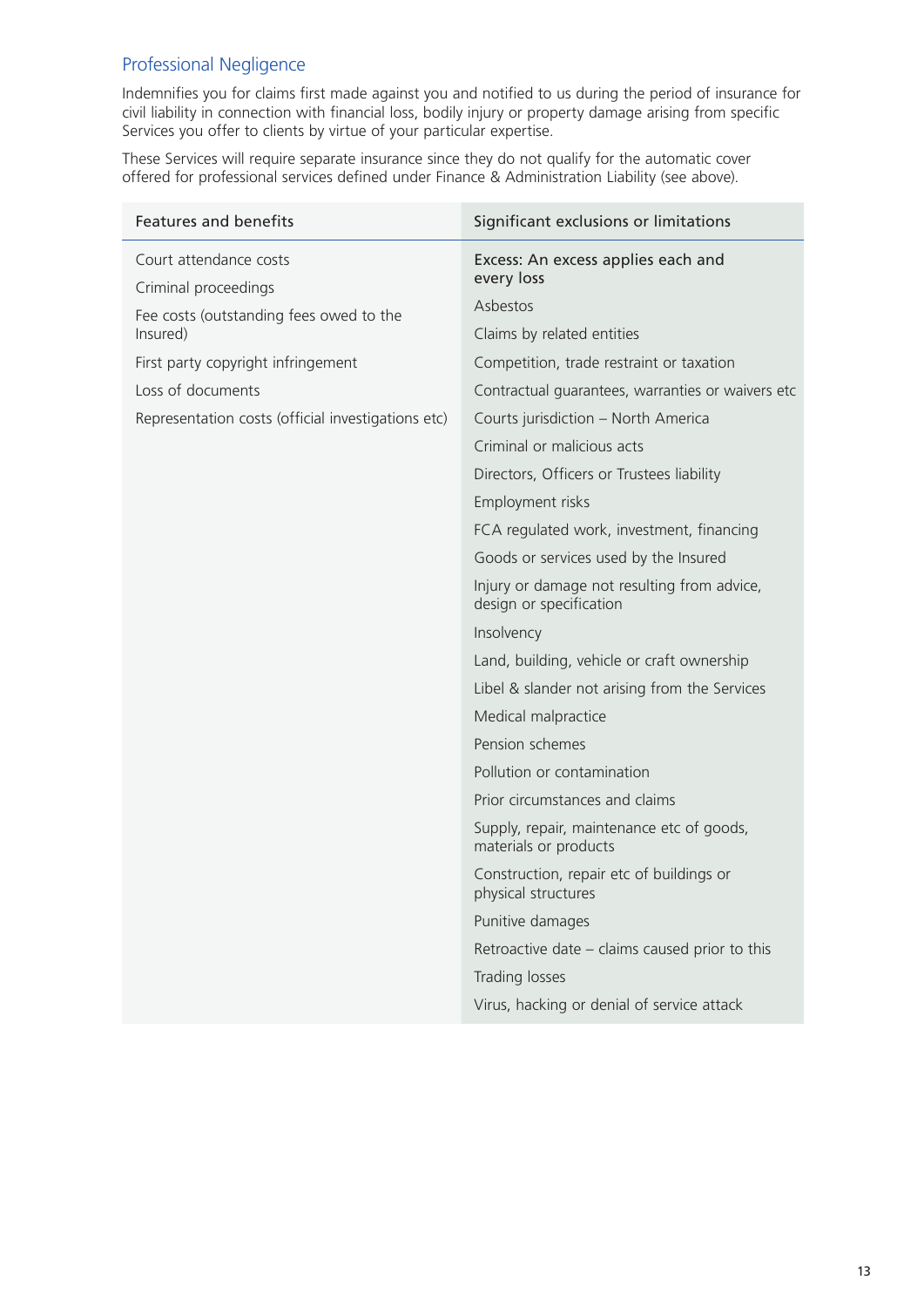#### Personal Accident

This cover provides agreed benefits, payable to you, in respect of selected categories of Insured Persons should they suffer bodily injury resulting in death, serious disabling injuries or permanent total disablement during the Operative Time.

The Operative Time of cover normally chosen relates to the Insured Persons carrying out their official duties on your behalf. Insured Persons will usually be your employees, members of your governing body or people volunteering to work with you.

The cause of the bodily injury will be a sudden, unforeseen and identifiable occurrence which could include an assault or an accident in general.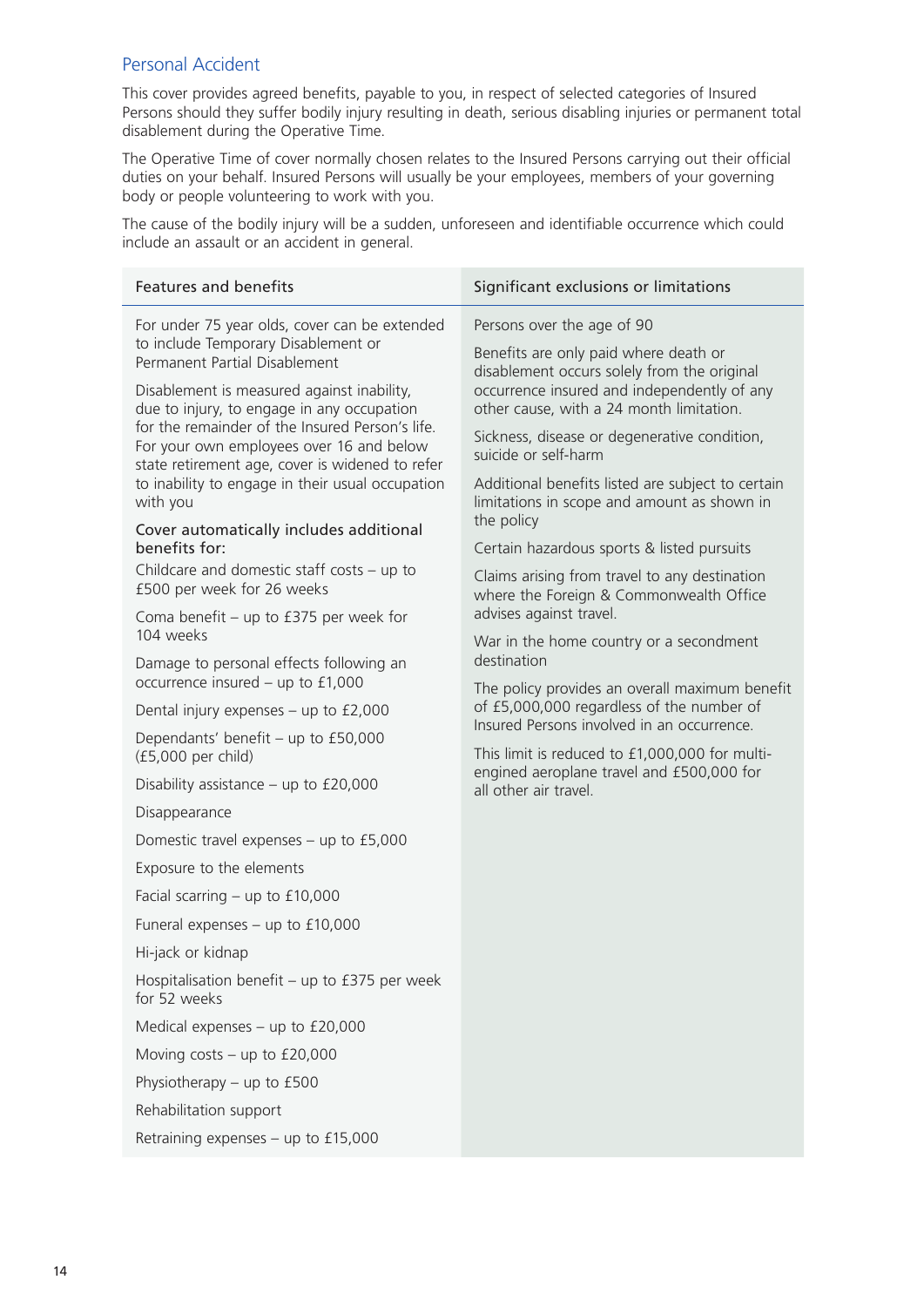#### Business Travel

This provides a wide range of cover in respect of Insured Persons and any member of their families accompanying them, undertaking a journey specifically authorised by you in connection with your business not exceeding 180 consecutive days, and commencing during the period of insurance.

Insured Persons are your employees, directors and volunteers.

| <b>Features and benefits</b>                                                                                                                                                                                                                                                                                                                                                                                                                                                                                                                                                                                       | Significant exclusions or limitations                                                                                                                                                                                  |
|--------------------------------------------------------------------------------------------------------------------------------------------------------------------------------------------------------------------------------------------------------------------------------------------------------------------------------------------------------------------------------------------------------------------------------------------------------------------------------------------------------------------------------------------------------------------------------------------------------------------|------------------------------------------------------------------------------------------------------------------------------------------------------------------------------------------------------------------------|
| Medical and associated expenses<br>Overseas Medical, Travel and Emergency<br>Repatriation Expenses - Limit £10,000,000<br>Premature childbirth<br>Foreign coma benefit $-$ up to £50 per day for<br>104 weeks<br>Foreign hospital confinement benefit $-$ up to<br>£50 per day for 52 weeks<br>Foreign funeral expenses $-$ up to £10,000<br>Hospital expenses on return to UK or country<br>of permanent residence (max 3 months) -<br>up to £25,000<br>Repatriation expenses within UK or country<br>of permanent residence - up to £10,000<br>Search & Rescue Expenses - up to £100,000<br>(£50,000 per person) | Drug or alcohol abuse<br>Suicide or self-harm<br>Travelling against medical advice or for<br>medical treatment<br>Hospital treatment or emergency repatriation<br>expenses not approved by Zurich Travel<br>Assistance |
| Personal Property<br>any one item £2,500<br>all property insured £5,000<br>$\bullet$<br>Delayed personal property (over 4 hours)<br>$-$ up to $£500$<br>Loss of keys $-$ up to £500<br>Loss of passport & visa during journey<br>$-$ up to £750<br>Theft of passport or visa within 7 days<br>of departure $-$ up to £500                                                                                                                                                                                                                                                                                          | Gradually operating causes<br>Property insured under any other policy<br>Loss from unattended vehicles                                                                                                                 |
| Money (personal) - Limit £5,000                                                                                                                                                                                                                                                                                                                                                                                                                                                                                                                                                                                    | £1,000 cash limitation<br>Loss from unattended vehicles<br>Infringement of Credit/Debit card conditions<br>Unexplained shortages                                                                                       |
| Electronic Business Equipment -<br>Limit £1,500                                                                                                                                                                                                                                                                                                                                                                                                                                                                                                                                                                    | £100 excess<br>Gradually operating causes<br>Property insured under any other policy<br>Loss from unattended vehicles                                                                                                  |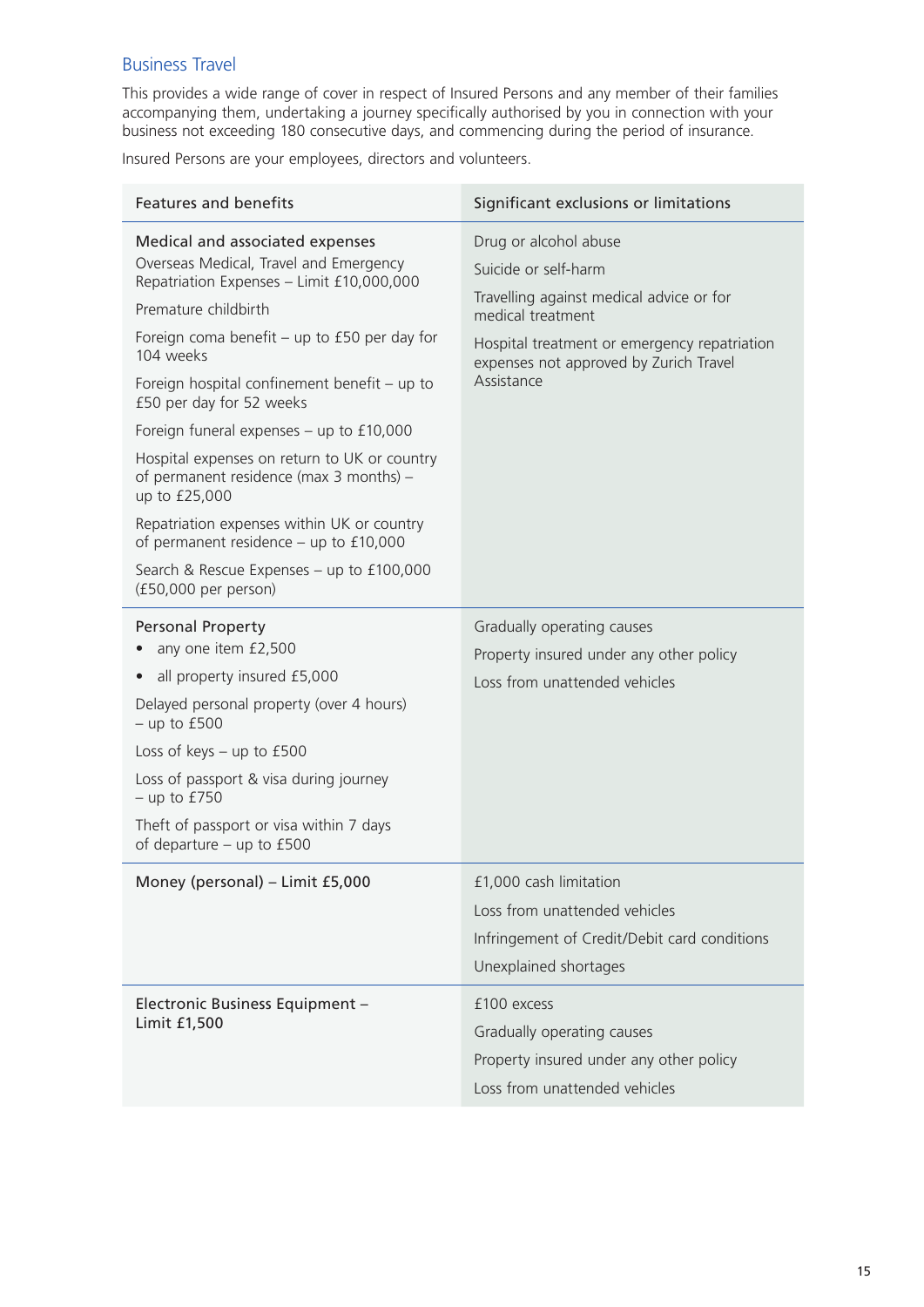| <b>Features and benefits</b>                                               | Significant exclusions or limitations                                                                                                                                                                                             |
|----------------------------------------------------------------------------|-----------------------------------------------------------------------------------------------------------------------------------------------------------------------------------------------------------------------------------|
| Cancellation and other expenses<br>any one person £5,000                   | Default of transport or accommodation provider<br>or agent (e.g. financial failure)                                                                                                                                               |
| annual aggregate £100,000                                                  | Disinclination to travel                                                                                                                                                                                                          |
| Travel delay (over 4 hours) – up to $£750$                                 | Financial circumstances                                                                                                                                                                                                           |
| Replacement personnel expenses                                             | Known circumstances at time of booking                                                                                                                                                                                            |
| Funeral of Relative or Associate                                           | Travelling against medical advice or for                                                                                                                                                                                          |
| Missed international connection or departure                               | treatment                                                                                                                                                                                                                         |
| Promotional vouchers & awards                                              | Withdrawal from service of means of transport<br>on safety grounds                                                                                                                                                                |
| Expenses following natural catastrophe<br>$-$ up to $£3,000$               | Expenses recoverable elsewhere                                                                                                                                                                                                    |
| <b>Kidnap Expenses</b>                                                     | Ransom payments                                                                                                                                                                                                                   |
| consultants costs £250,000                                                 | Journeys over 30 days                                                                                                                                                                                                             |
| annual aggregate £500,000                                                  | Journeys to listed high risk locations without<br>prior approval                                                                                                                                                                  |
| Political & Natural Disaster Evacuation -                                  | Adverse conditions before departure                                                                                                                                                                                               |
| Limit £50,000                                                              | Defective or missing documents                                                                                                                                                                                                    |
| Evacuation to a place of safety                                            | Violation of local laws                                                                                                                                                                                                           |
| Accommodation expenses (up to 14 days)<br>- up to £150 per day for 14 days |                                                                                                                                                                                                                                   |
| Legal Expenses - Limit £25,000                                             | Criminal or wilful acts                                                                                                                                                                                                           |
| Personal Liability - Limit £2,000,000                                      | Advice                                                                                                                                                                                                                            |
|                                                                            | Trade, business or profession                                                                                                                                                                                                     |
| <b>Personal Security Assistance</b><br>- Limit £10,000                     | Claims arising from travel to any destination<br>where the Foreign & Commonwealth Office<br>advises against travel                                                                                                                |
|                                                                            | Journeys over 30 days                                                                                                                                                                                                             |
|                                                                            | Hijack or kidnap                                                                                                                                                                                                                  |
|                                                                            | Unnecessary exposure to danger                                                                                                                                                                                                    |
| Rental Vehicle Collision Damage Waiver<br>- Limit £25,000                  | Wear and tear or deliberate damage                                                                                                                                                                                                |
|                                                                            | Overall exclusions to all sections of the cover<br>Active service in armed forces of any nation                                                                                                                                   |
|                                                                            | Insured Persons over 80 years of age                                                                                                                                                                                              |
|                                                                            | Listed hazardous sports and pursuits                                                                                                                                                                                              |
|                                                                            | • Claims arising from travel to any destination<br>where the Foreign & Commonwealth Office<br>advises against travel (but the exclusion does<br>not apply to the Cancellation cover if the<br>warning is published after booking) |
|                                                                            | War in the home country or a secondment<br>destination                                                                                                                                                                            |
|                                                                            | Secondments (trips over 180 consecutive<br>days) - assessed separately from "day one"<br>and subject to certain restrictions on<br>medical cover                                                                                  |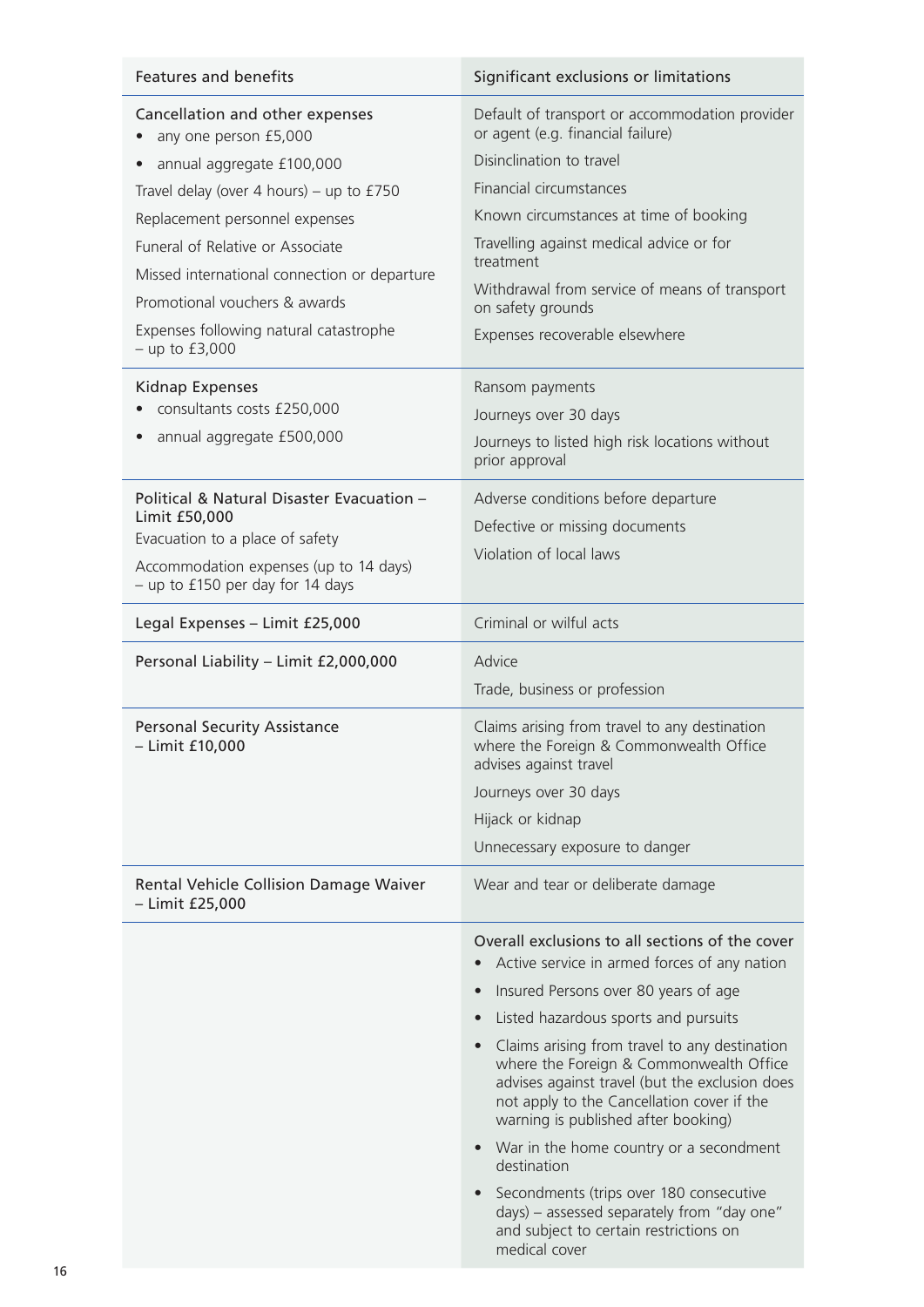| Features and benefits                                                                                                                           | Significant exclusions or limitations |
|-------------------------------------------------------------------------------------------------------------------------------------------------|---------------------------------------|
| <b>Travel Assistance and Security Services</b><br>The following services in conjunction with<br>specialist partners are automatically included: |                                       |
| Zurich Travel Assistance<br>Medical and other general travel advice<br>and assistance                                                           |                                       |
| Safety and security advice and assistance                                                                                                       |                                       |

#### **Travel Pattern**

We assess the premium for this cover by looking at your declared travel pattern for the 24 months preceding its inception summarising the number of "person-days" for each destination area (UK only, Europe, North America and Rest of the World). We will also ask you to declare details separately of secondments and trips whose primary purpose involves hazardous activity.

#### Legal Expenses

| Features and benefits                                                                                                                           | Significant exclusions or limitations                                                                      |
|-------------------------------------------------------------------------------------------------------------------------------------------------|------------------------------------------------------------------------------------------------------------|
| 'Standard' cover includes Employment<br>Disputes, Compensation Awards, Service                                                                  | Compensation awards maximum is £1,000,000<br>in any one period of insurance                                |
| Occupancy, Legal Defence, Statutory license<br>protection and Tax Protection                                                                    | Any involvement in any joint venture,<br>consortium or other profit sharing scheme                         |
| We provide Employment Practices Liability<br>as standard removing the requirement of a<br>"more reasonable than not" chance of success          | In respect of employment disputes any<br>redundancy within the first 180 days of<br>inception of the cover |
| Extensions are available for Contract Disputes<br>including the total limit for all compensation<br>awards, damages and Debt Recovery, Property | In respect of contracts any dispute concerning<br>an amount under £500                                     |
| Protection and Bodily Injury and Statutory<br>Licence cover                                                                                     | Compensation awards relating to trade<br>union activities                                                  |
|                                                                                                                                                 | Claims arising from a parking offence                                                                      |
|                                                                                                                                                 | Employment disputes which arise within the<br>first 90 days of inception                                   |
|                                                                                                                                                 |                                                                                                            |